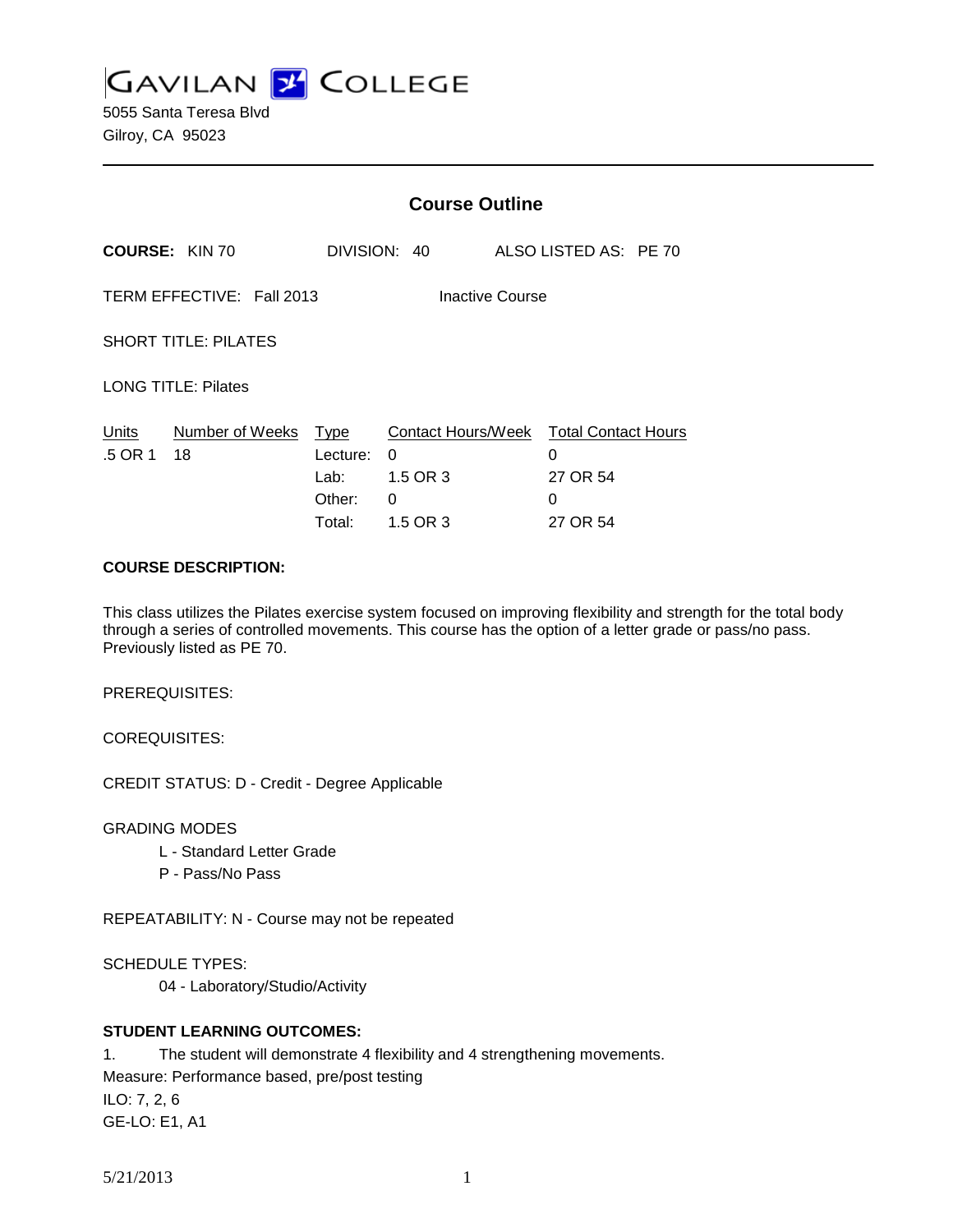2. The student will demonstrate 2 stability movements. Measure: Performance based, pre/post testing ILO: 7, 2, 6 GE-LO: E1, A1

3. The student will execute proper breathing techniques specific to Pilates. Measure: Observation, Demonstration ILO: 7, 6 GE-LO: E1, A1

### **CONTENT, STUDENT PERFORMANCE OBJECTIVES, OUT-OF-CLASS ASSIGNMENTS**

Inactive Course: 02/25/2013

3 - 6 Hours

Orientation of course requirements. Complete individual flexibility, strength, and balance assessment. Class workouts. Continue pre-testing as needed. Introduce breathing exercises.

SPO: Students will participate in pre-testing. They will demonstrate proper breathing techniques as it relates to Pilates. They will execute the skills presented in class.

#### 3 - 6 Hours

Warm up. Demonstration of posture awareness and pelvic stability exercises. Continue exercises from previous week(s). Introduce spinal mobility movements designed to strengthen the back, gluteals, and hips.

SPO: Students will demonstrate a progression of movements designed to maintain a neutral pelvis position and develop abdominal and shoulder stability for postural endurance. They will participate in class workouts.

#### 4.5 - 9 Hours

Warm up. Presentation on abdominal warm up and abdominal strengthening movements. Review movements learned to date. Introduce spinal rotation.

SPO: Students will demonstrate 2 abdominal strengthening exercises. They will execute pelvic and shoulder stability for postural endurance.

#### 4.5 - 9 Hours

Warm up. Presentation on side stability and exercises to strengthen the side, hip, and inside thigh muscles. Continue exercises from previous weeks. Add scapula stability and back strengthening exercises.

SPO: Students will participate in class workouts. They will demonstrate the new side, hip, and inside thigh muscle exercises and perform two scapula stability and back strengthening exercises.

#### 4.5 - 9 Hours

Warm up. Review movements covered to date. Incorporate additional stretches used to improve flexibility. SPO: Students will demonstrate two different flexibility exercises. They will participate in class workouts.

#### 6 - 12 Hours

Warm up. Integrate full body challenges. Complete individual flexibility, strength, and balance assessment (post-testing).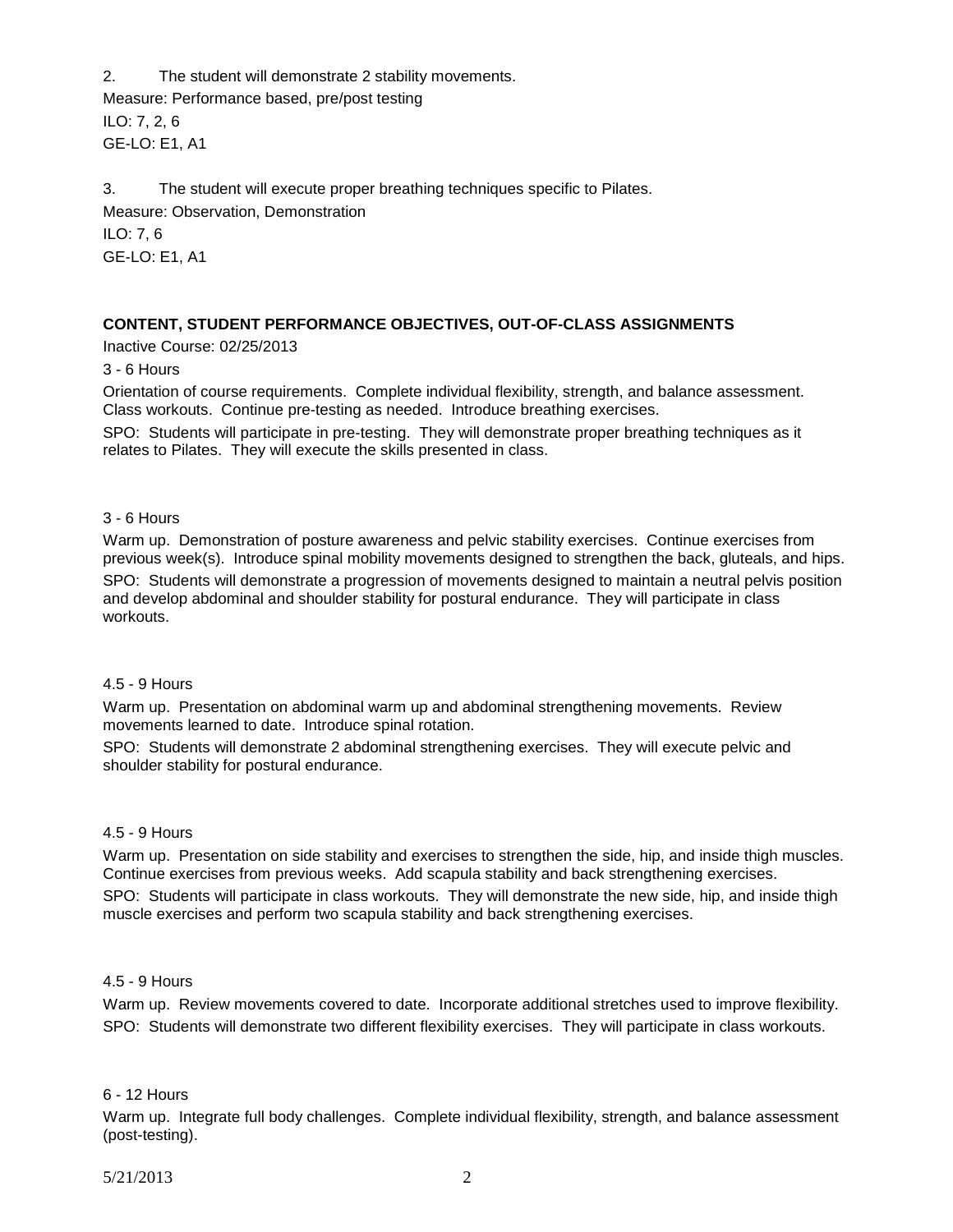SPO: Students will apply the various movements into a total body workout. They will participate in posttesting.

2 Hours

Final.

SPO: Students will complete their self-reflection and personal assessment of progress written assignment. Note:

Students who repeat the class will have the opportunity to improve their flexibility, strength, and balance. The student's skills or proficiencies will be enhanced by supervised repetition and practice.

## **METHODS OF INSTRUCTION:**

Demonstration, video, guided practice

### **METHODS OF EVALUATION:**

The types of writing assignments required: Other: Journaling, written self assessment The problem-solving assignments required: None The types of skill demonstrations required: Performance exams Other: Pre and Post Training The types of objective examinations used in the course: None Other category: Requires student participation The basis for assigning students grades in the course: Writing assignments: 5% - 10% Problem-solving demonstrations: 0% - 0% Skill demonstrations: 30% - 40% Objective examinations: 0% - 0% Other methods of evaluation: 50% - 60% JUSTIFICATION:

The department is requesting a name change, from the Physical Education and Athletics Department to the Department of Kinesiology and Athletics. The reasons for this action include:

1) A desire to follow suit with the 4-year colleges and universities.

2) A trend in the field. Community colleges are moving in this

direction with Cabrillo College already taking this action. Others such as Sacramento City College, Mission College, and Diablo Valley College are also in the process of changing their name as well. Gavilan College can be a leader in this trend.

3) This more closely describes what our profession is about.

"Kinesiology is the academic discipline concerned with the art and science of human movement."

4) The state academic senate has proposed that Kinesiology and Exercise